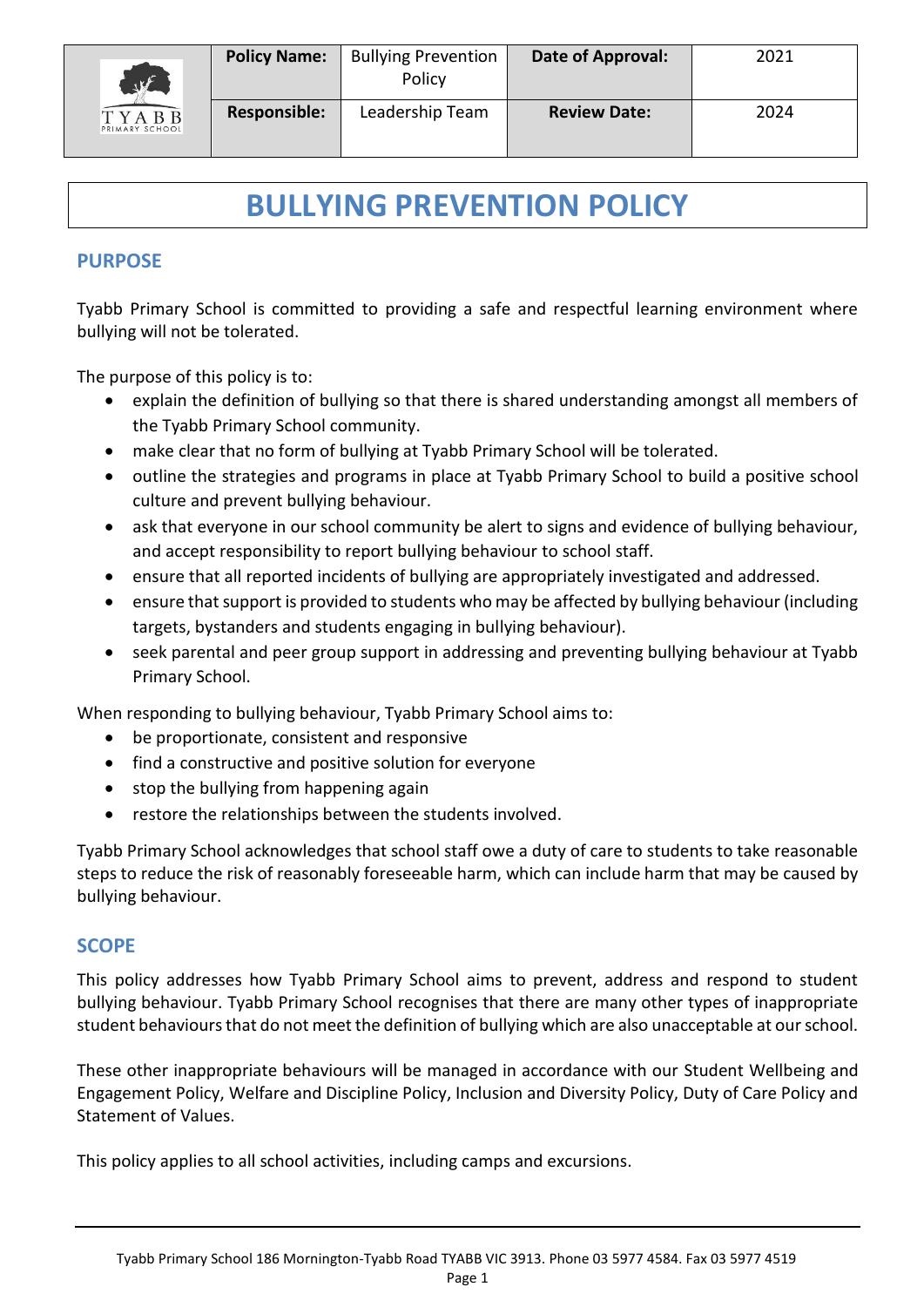### **POLICY**

### **Definitions**

In 2018 the Education Council of the Council of Australian Governments endorsed the following definition of bullying for use by all Australian schools:

*Bullying is an ongoing and deliberate misuse of power in relationships through repeated verbal, physical and/or social behaviour that intends to cause physical, social and/or psychological harm. It can involve an individual or a group misusing their power, or perceived power, over one or more persons who feel unable to stop it from happening.*

*Bullying can happen in person or online, via various digital platforms and devices and it can be obvious (overt) or hidden (covert). Bullying behaviour is repeated, or has the potential to be repeated, over time (for example, through sharing of digital records)*

*Bullying of any form or for any reason can have immediate, medium and long-term effects on those involved, including bystanders. Single incidents and conflict or fights between equals, whether in person or online, are not defined as bullying.* 

Bullying has three main features:

- It involves a misuse of power in a relationship
- It is ongoing and repeated, and
- It involves behaviours that can cause harm.

Bullying can be:

- *direct* physical bullying e.g. hitting, tripping, and pushing or damaging property.
- *direct* verbal bullying e.g. name calling, insults, homophobic or racist remarks, verbal abuse.
- *indirect* bullying e.g. spreading rumours, playing nasty jokes to embarrass and humiliate, mimicking, encouraging others to socially exclude a person and/or damaging a person's social reputation or social acceptance.

*Cyberbullying* is direct or indirect bullying behaviours using digital technology. For example via a mobile device, computers, chat rooms, email, social media, etc. It can be verbal, written and include images, video and/or audio.

### **Other distressing and inappropriate behaviours**

Many distressing and inappropriate behaviours may not constitute bullying even though they are unpleasant. Students who are involved in or who witness any distressing and inappropriate behaviours should report their concerns to school staff and our school will follow the Student Wellbeing and Engagement Policy/Student Engagement Policy/Code of Conduct.

*Mutual conflict* involves an argument or disagreement between people with no imbalance of power. In incidents of mutual conflict, generally, both parties are upset and usually both want a resolution to the issue. Unresolved mutual conflict can develop into bullying if one of the parties targets the other repeatedly in retaliation.

*Social rejection or dislike* is not bullying unless it involves deliberate and repeated attempts to cause distress, exclude or create dislike by others.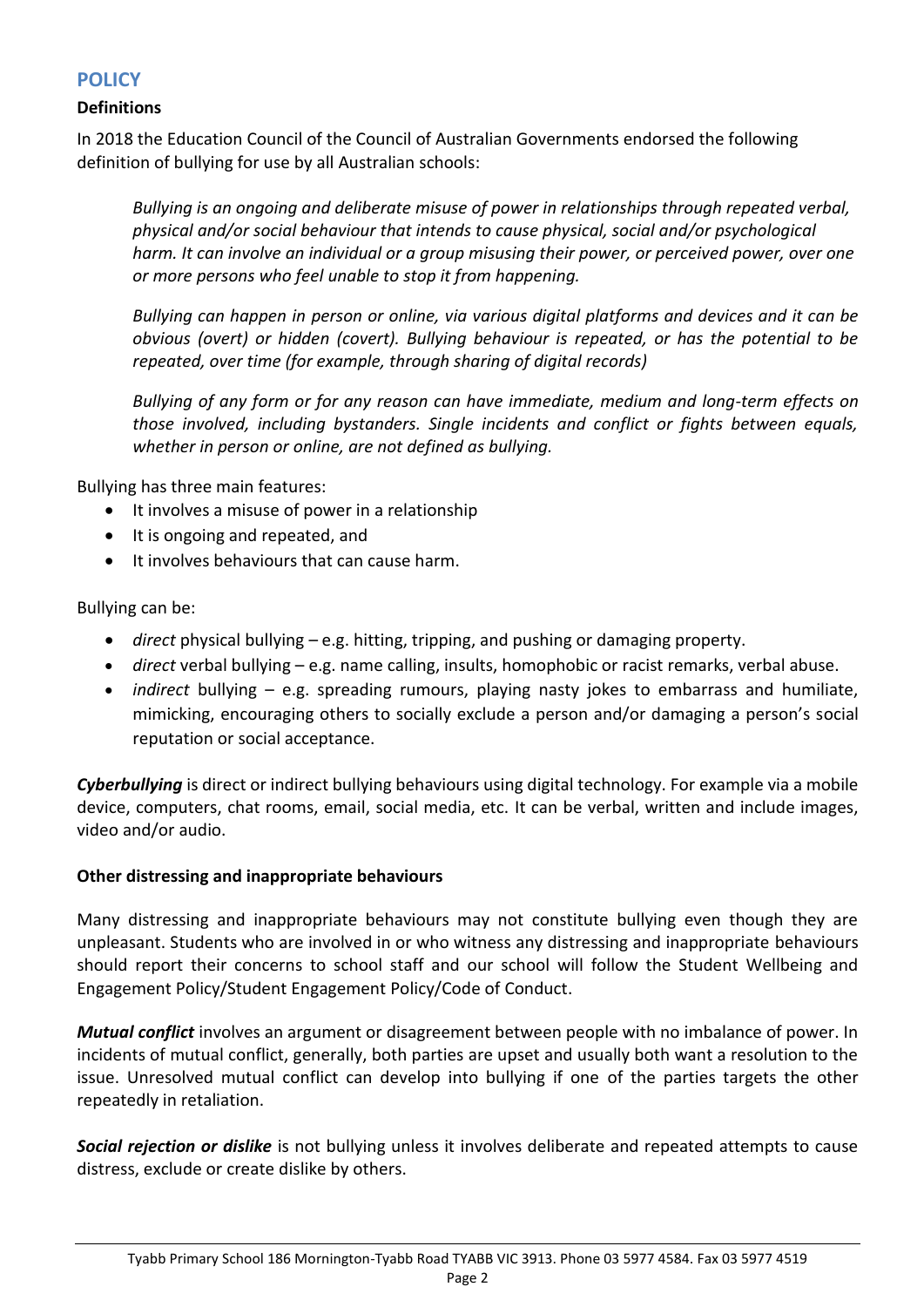*Single-episode acts* of nastiness or physical aggression are not the same as bullying. However, single episodes of nastiness or physical aggression are not acceptable behaviours at our school and may have serious consequences for students engaging in this behaviour. Tyabb Primary School will use its Student Wellbeing and Engagement Policy to guide a response to single episodes of nastiness or physical aggression.

*Harassment* is language or actions that are demeaning, offensive or intimidating to a person. It can take many forms, including sexual harassment and disability harassment. Further information about these two forms of harassment, including definitions, is set out in our Inclusion and Diversity. Harassment of any kind will not be tolerated at Tyabb Primary School and may have serious consequences for students engaging in this behaviour. Tyabb Primary School will use its Student Wellbeing and Engagement Policy to guide a response to students demonstrating harassing behaviour, unless the behaviour also constitutes bullying, in which case the behaviour will be managed in accordance with this Bullying Prevention Policy.

Subtle forms of harassment include: (The most common)

- offensive staring and leering
- unwanted comments about physical appearance and sexual preference
- racist or smutty comments or jokes
- questions about another's sexual activity
- persistent comments about a person's private life or family
- physical contact e.g. purposely brushing up against another's body
- offensive name calling.

Explicit forms of harassment include: (obvious)

- grabbing, aggressive hitting, pinching, shoving, etc
- repeated requests for dates, especially after refusal
- offensive gestures, jokes, comments, letters, phone calls or e-mail
- sexually and/or racially provocative remarks
- displays of sexually graphic material– pornography
- requests for sexual favours.

Extreme forms of sexual harassment will lead to criminal prosecution.

Many distressing behaviours may not constitute bullying even though they are unpleasant. Students who are involved in or who witness any distressing behaviours of concern are encouraged to report their concerns to school staff.

### **BULLYING PREVENTION**

Tyabb Primary School has a number of programs and strategies in place to build a positive and inclusive school culture. We strive to foster a school culture that prevents bullying behaviour by modelling and encouraging behaviour that demonstrates acceptance, kindness and respect.

Bullying prevention at Tyabb Primary School is proactive and is supported by research that indicates that a whole school, multifaceted approach is the most effect way to prevent and address bullying. At our school:

 We prevent and combat bullying by providing a safe, secure and stimulating learning environment where positive behaviours are celebrated by the whole school community and inappropriate behaviours are not tolerated. Our school has a zero tolerance towards bullying.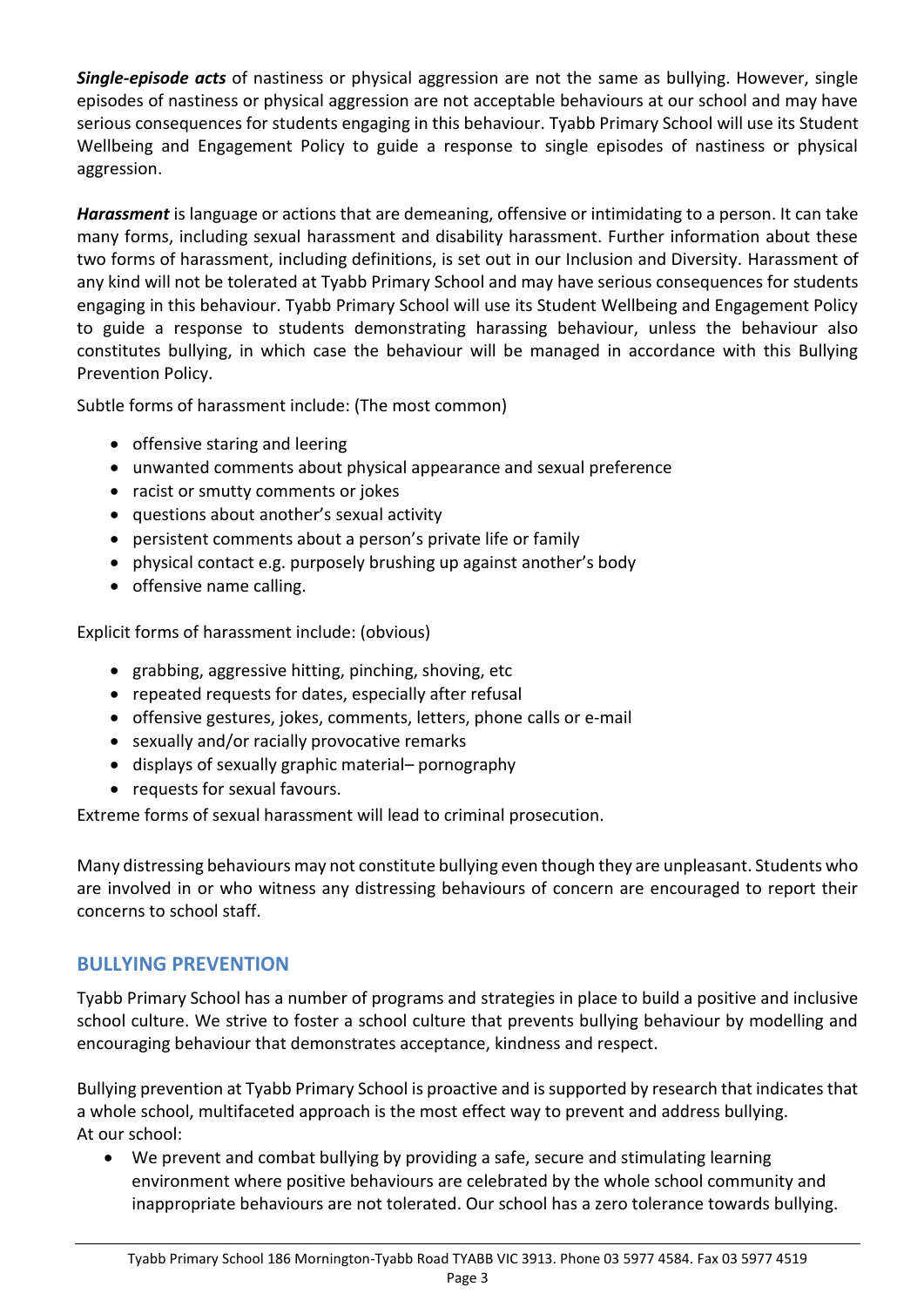- We have a positive school environment that provides safety, security and support for students and promotes positive relationships and wellbeing.
- We strive to build strong partnerships between the school, families and the broader community that means all members work together to ensure the safety of students.
- Teachers are encouraged to incorporate classroom management strategies that discourage bullying and promote positive behaviour.
- Our Whole School Values of RESPECT, SAFETY, RESPONSIBLILTY, INTEGRITY and OPTIMISM are promoted in the community and explicitly taught during our 'Start Up' program and reinforced through classroom lessons and daily interactions with each other. Our whole school approach to positive behaviours and behaviour management focus on these school values.
- A range of year level incursions and programs are planned for each year to raise awareness about bullying and its impacts.
- Our school will organise preventative curriculum programs that promote resilience, life and social skills, assertiveness, conflict resolution and problem solving eg You Can Do It Program and our whole school approach to the teaching and reinforcement of our values.
- The curriculum will include anti-bullying messages and strategies in line with current DET materials eg: Bully Stoppers; Make a Stand, Lend a Hand and 'No Blame Approach to Bullying' programs.
- In the classroom, our social and emotional learning curriculum teaches students what constitutes bullying and how to respond to bullying behaviour assertively. This promotes resilience, assertiveness, conflict resolution and problem solving.
- Our Buddy Program and The Peer Support Program encourages positive relationships between students in different year levels. We seek to empower students to be confident communicators and to resolve conflict in a non-aggressive and constructive way.
- Students are encouraged to look out for each other and to talk to teachers and older peers about any bullying they have experienced or witnessed.
- Parents, teachers, students and the community will understand the definition of bullying and our Bullying Prevention Policy. The Bullying Prevention Policy will be widely promoted to students, staff, parents/carers and the local community.
- A policy will be included in the Student Enrolment Pack while new staff will receive documentation as part of the school's induction process.
- We participate in the National Day of Action against Bullying and Violence.

For further information about our engagement and wellbeing initiatives, please see our *Student Wellbeing and Engagement* policy/Student Engagement Policy.

# **INCIDENT RESPONSE**

### **Reporting concerns to Tyabb Primary School**

Bullying complaints will be taken seriously and responded to sensitively at our school.

Students who may be experiencing bullying behaviour, or students who have witnessed bullying behaviour, are encouraged to report their concerns to school staff as soon as possible.

Our ability to effectively reduce and eliminate bullying behaviour is greatly affected by students and/or parents and carers reporting concerning behaviour as soon as possible, so that the responses implemented by Tyabb Primary School are timely and appropriate in the circumstances.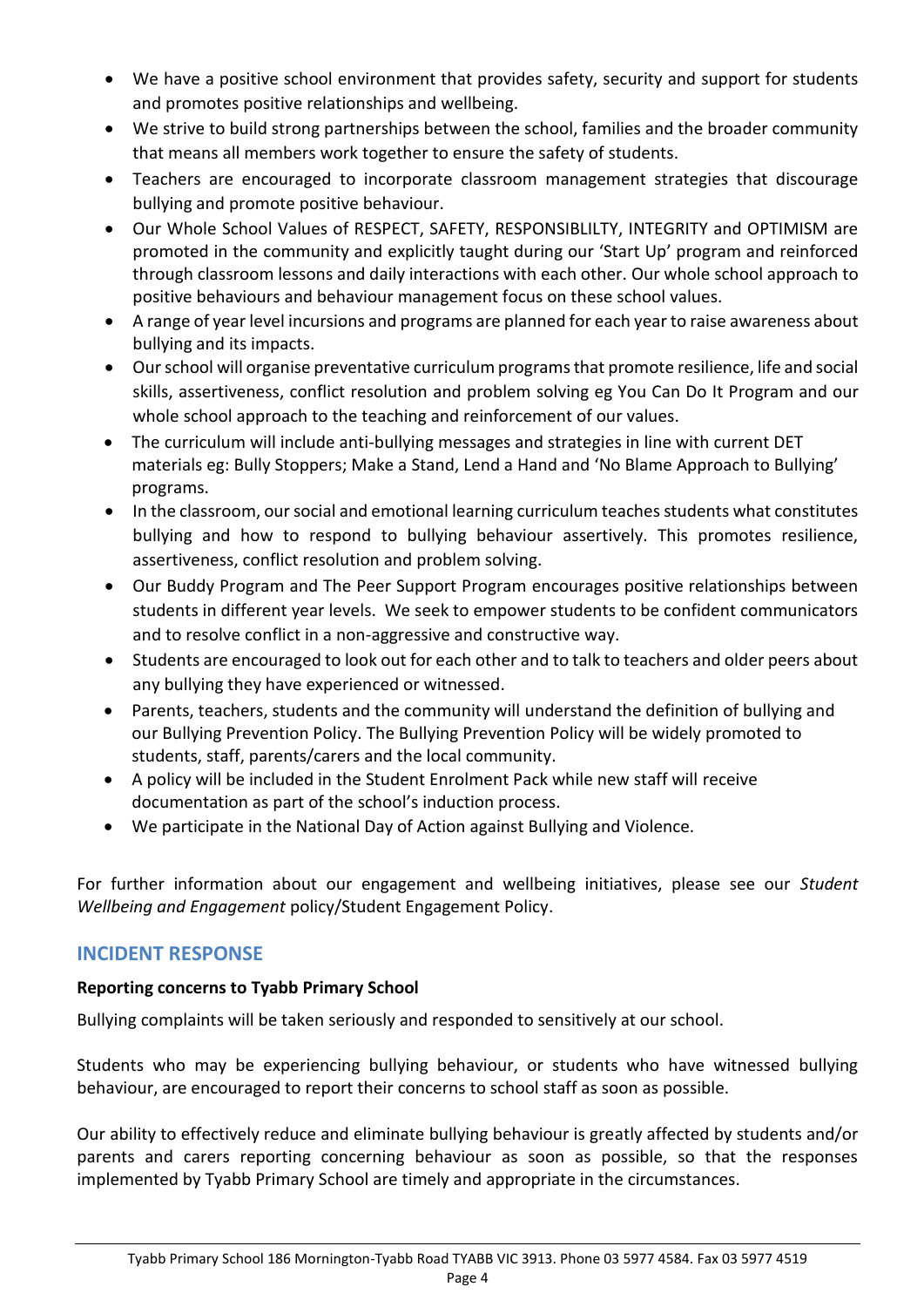We encourage students to speak to their classroom teacher. However, students are welcome to discuss their concerns with any trusted member of staff including all Principal, Assistant Principal & Welfare Coordinator, all teachers and education support staff.

Parents or carers who may develop concerns that their child is involved in, or has witnessed bullying behaviour at Tyabb Primary School should contact the school to speak to our Assistant Principal and Welfare Coordinator on 5977 4584.

### **Investigations**

When notified of alleged bullying behaviour, school staff are required to:

- 1. record the details of the allegations on a Student Incident Form and present this information to the Assistant Principal (Welfare Coordinator)
- 2. inform the Principal or Assistant Principal (Welfare Coordinator)

The Assistant Principal (Welfare Coordinator) is responsible for investigating allegations of bullying in a timely and sensitive manner. To appropriately investigate an allegation of bullying, the Assistant Principal (Welfare Coordinator) may:

- speak to the students involved in the allegations, including the target/s, the students allegedly engaging in bullying behaviour/s and any witnesses to the incidents.
- speak to the parents of the students involved
- speak to the teachers of the students involved
- take detailed notes of all discussions for future reference
- obtain written statements from all or any of the above.

All communications with the Assistant Principal (Welfare Coordinator) in the course of investigating an allegation of bullying will be managed sensitively. Investigations will be completed as quickly as possible to allow for the behaviours to be addressed in a timely manner.

The objective of completing a thorough investigation into the circumstances of alleged bullying behaviour is to determine the nature of the conduct and the students involved. A thorough understanding of the alleged bullying will inform staff about how to most effectively implement an appropriate response to that behaviour.

Serious bullying, including serious cyberbullying, is a criminal offence and may be referred to Victoria Police. For more information, see: [Brodie's Law.](http://www.education.vic.gov.au/about/programs/bullystoppers/Pages/advicesheetbrodieslaw.aspx)

### **Responses to bullying behaviours**

When the Assistant Principal (Welfare Coordinator) has sufficient information to understand the circumstances of the alleged bullying and the students involved, a number of strategies may be implemented to address the behaviour and support affected students in consultation with relevant staff eg. Principal, Assistant Principal & Welfare Coordinator, Teachers and Education Support Staff.

There are a number of factors that will be considered when determining the most appropriate response to the behaviour. When making a decision about how to respond to bullying behaviour, Tyabb Primary School will consider:

- the age and maturity of the students involved
- the severity and frequency of the bullying, and the impact it has had on the target student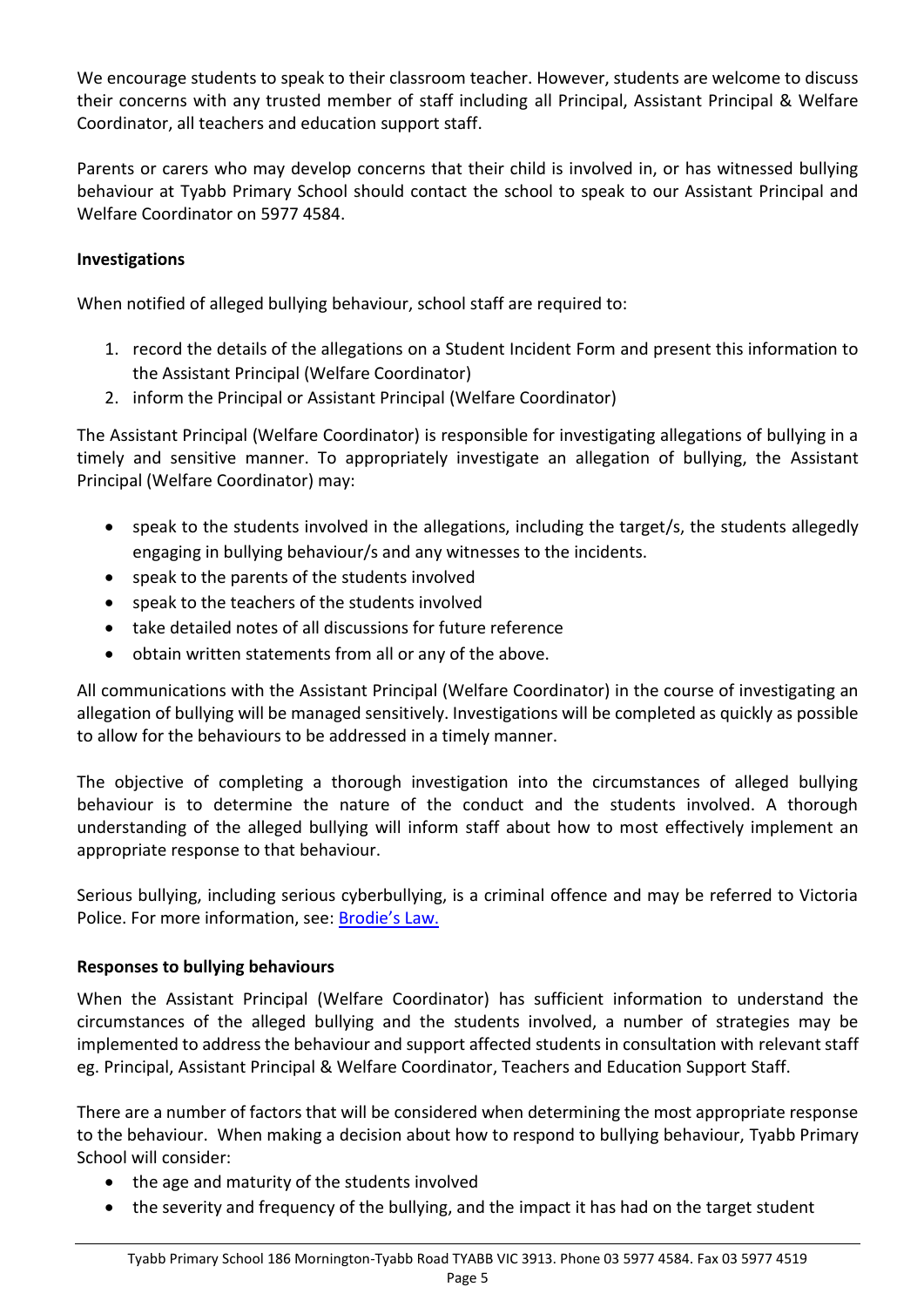- whether the student/s engaging in bullying behaviour have displayed similar behaviour before
- whether the bullying took place in a group or one-to-one context
- whether the student/s engaging in bullying behaviour demonstrates insight or remorse for their behaviour
- the alleged motive of the behaviour, including any element of provocation.

Tyabb Primary School may implement all, or some of the following responses to bullying behaviours:

- Facilitate a restorative practice meeting with all or some of the students involved. The objective of restorative practice is to repair relationships that have been damaged by bringing about a sense of remorse and restorative action on the part of the person who has bullied someone and forgiveness by the person who has been bullied.
- Facilitate a mediation between some or all of the students involved to help to encourage students to take responsibility for their behaviour and explore underlying reasons for conflict or grievance. Mediation is only suitable if all students are involved voluntarily and demonstrate a willingness to engage in the mediation process.
- Implement a Method of Shared Concern process with all students involved in the bullying.
- Facilitate a process using the Support Group Method, involving the target student(s), the students engaging in bullying behaviour and a group of students who are likely to be supportive of the target(s).
- Facilitate a Student Support Group meeting and/or Behaviour Support Plan for affected students.
- Prepare an Individual Behaviour Management Plan restricting contact between target and students engaging in bullying behaviour
- Implement disciplinary consequences for the students engaging in bullying behaviour, which may include removal of privileges, detention, suspension and/or expulsion consistent with our Student Wellbeing and Engagement policy, the Ministerial Order on Suspensions and Expulsions and any other relevant Department policy.
- Facilitate a Student Support Group meeting and/or Behaviour Support Plan, involving the target student/s, the students engaging in bullying behaviour and a group of students who are likely to be supportive of the target/s.
- Prepare a Safety Plan or Behaviour Management Plan for students involved.
- Offer counselling support to the target student or students, including referral to our Student Wellbeing Team, SSS, external provider eg psychologist.
- Offer counselling support to the student/s engaging in bullying behaviour, including referral to our Student Wellbeing Team, SSS, external provider eg psychologist
- Offer counselling support to affected students, including witnesses and/or friends of the victim student, including referral to our Student Wellbeing Team, SSS, external provider eg psychologist
- Provide discussion and/or mentoring for different social and emotional learning competencies of the students involved eg mentoring with the Assistant Principal, SSS Social Skills Program, You Can Do It lessons, connecting affected students with an older student mentor, resilience program.
- Monitor the behaviour of the students involved for an appropriate time and take follow up action if necessary.
- Implement year group targeted strategies to reinforce positive behaviours, for example SSS Social Skills Program, You Can Do It lessons, connecting affected students with an older student mentor and resilience lessons.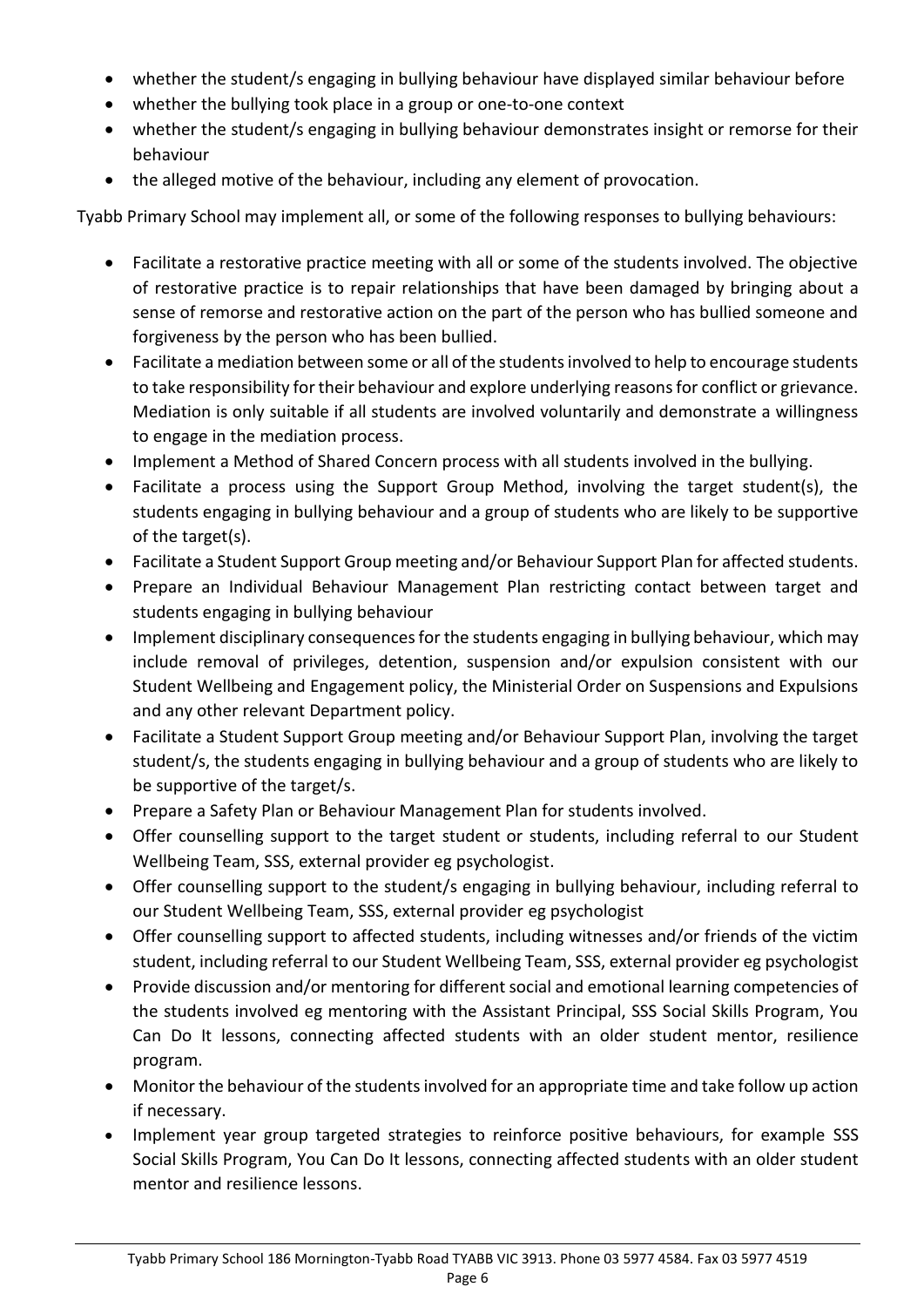Tyabb Primary School understands the importance of monitoring and following up on the progress of students who have been involved in or affected by bullying behaviour. Where appropriate, school staff will also endeavour to provide parents and carers with updates on the management of bullying incidents.

Tyabb Primary School is responsible for maintaining up to date records of the investigation of and responses to bullying behaviour. These will be recorded and updated on the Student Incident Form.

# **FURTHER INFORMATION AND RESOURCES**

This policy should be read in conjunction with the following school policies:

Parent Complaints Policy **Inclusion** Inclusion and Diversity Policy Duty of Care Policy **Inclusion and Diversity Policy Inclusion and Diversity Policy** Statement of Values

Student Wellbeing and Engagement Policy Statement of Values and School Philosophy

The following websites and resources provide useful information on prevention and responding to bullying, as well as supporting students who have been the target of bullying behaviours:

- [Bully Stoppers](https://bullyingnoway.gov.au/PreventingBullying/Planning/Pages/School-policy.aspx)
- [Kids Helpline](https://kidshelpline.com.au/)
- [Lifeline](https://www.lifeline.org.au/)
- [Bullying. No way!](https://bullyingnoway.gov.au/PreventingBullying/Planning/Pages/School-policy.aspx)
- [Student Wellbeing Hub](https://www.studentwellbeinghub.edu.au/)
- [Office of the eSafety Commissioner](https://www.esafety.gov.au/)
- [Australian Student Wellbeing Framework](https://www.studentwellbeinghub.edu.au/resources/detail?id=dd6b5222-d5c5-6d32-997d-ff0000a69c30#/)

# **EVALUATION**

This policy will be reviewed every 3 years, or earlier as required following an incident or analysis of new research or school data relating to bullying, to ensure that the policy remains up to date, practical and effective.

Data will be collected through:

- discussion and consultation with students and parent/carers
- attitude to School Survey
- regular student bullying surveys
- regular staff surveys
- **[Bully Stoppers Data Collection](https://www.education.vic.gov.au/about/programs/bullystoppers/Pages/teachdata.aspx) tool**
- assessment of other school-based data, including the number of reported incidents of bullying in each year group and the effectiveness of the responses implemented.
- **•** [Parent Opinion Survey](https://www.education.vic.gov.au/school/teachers/management/improvement/pages/performsurveyparent.aspx)

Proposed amendments to this policy will be discussed with staff, student representative groups eg JSC and parent representative groups eg PFA and School Council.

### **REVIEW CYCLE**

This policy was last updated in March 2021 and is scheduled for review in March 2024.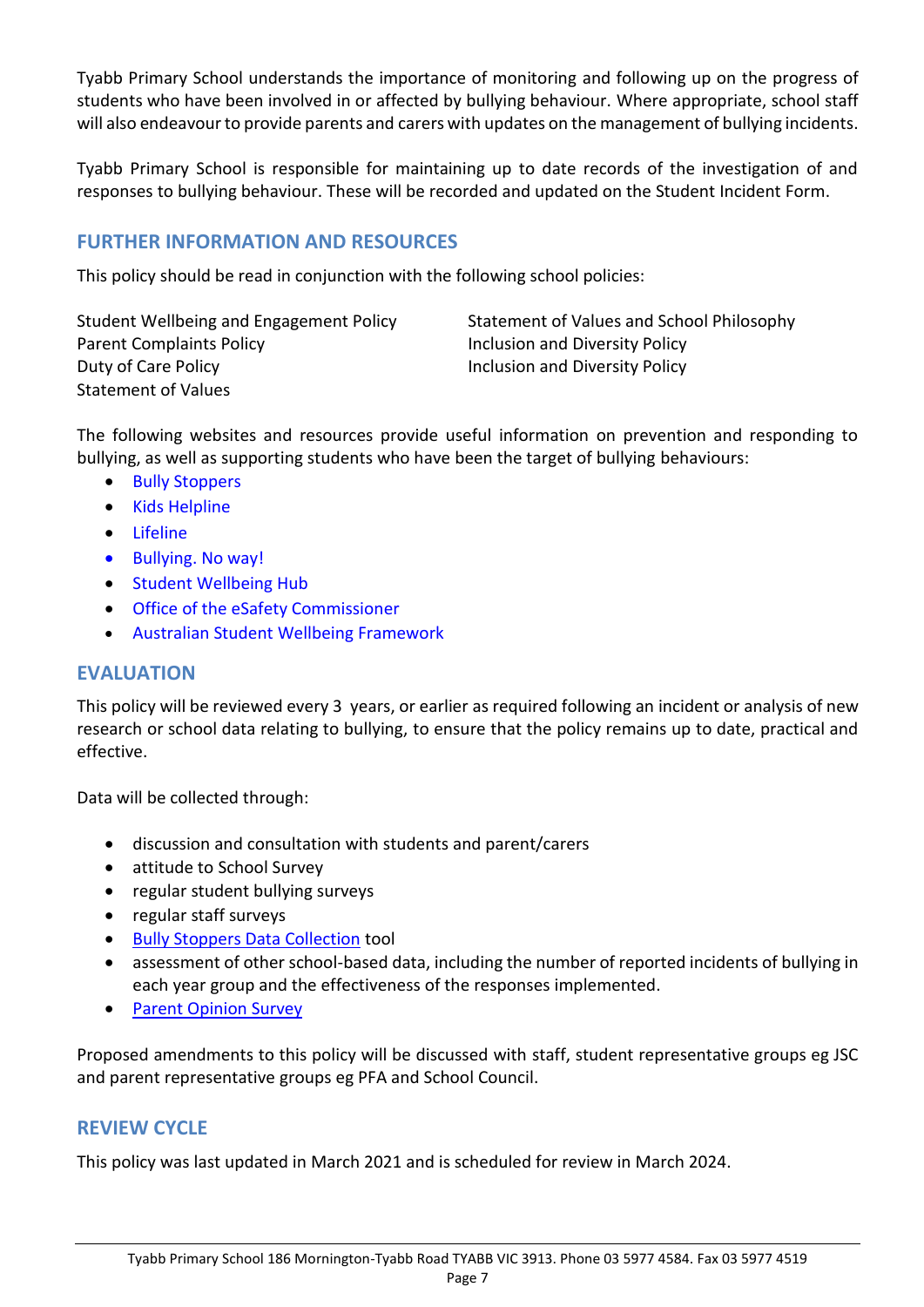#### **What are Bullying, Cyberbullying and Harassment?**

#### *Definition of Bullying*

Bullying is when someone, or a group of people, who have more power at the time, deliberately upset or hurt another person, their property, reputation or social acceptance on more than one occasion.

#### *Types of Bullying*

There are three broad categories of bullying:

- 1. **Direct physical bullying** e.g. hitting, tripping, and pushing or damaging property.
- 2. **Direct verbal bullying** e.g. name calling, insults, homophobic or racist remarks, verbal abuse.
- 3. **Indirect bullying** this form of bullying is harder to recognise and often carried out behind the bullied student's back. It is designed to harm someone's social reputation and/or cause humiliation. Indirect bullying includes:
	- lying and spreading rumours
	- playing nasty jokes to embarrass and humiliate
	- mimicking
	- encouraging others to socially exclude someone
	- damaging someone's social reputation and social acceptance
	- cyber-bullying, which involves the use of electronic means to humiliate and distress

#### *What Bullying is Not*

Many distressing behaviours are not examples of bullying even though they are unpleasant and often require teacher intervention and management. There are three socially unpleasant situations that are often confused with bullying:

#### *Mutual Conflict*

In mutual conflict situations, there is an argument or disagreement between students but not an imbalance of power. Both parties are upset and usually both want a resolution to the problem. However, unresolved mutual conflict sometimes develops into a bullying situation with one person becoming targeted repeatedly for 'retaliation' in a one-sided way.

#### **Social Rejection or Dislike**

Unless the social rejection is directed towards someone specific and involves deliberate and repeated attempts to cause distress, exclude or create dislike by others, it is not bullying.

*Single-episode acts of nastiness or meanness, or random acts of aggression or intimidation*

Single episodes of nastiness or physical aggression are not the same as bullying. If a student is verbally abused or pushed on one occasion they are not being bullied.

Nastiness or physical aggression that is directed towards many different students is not the same as bullying.

#### **Cyberbullying**

Consists of covert, psychological bullying, conveyed through the electronic mediums such as cell-phones, web-logs and websites, on-line chat rooms, 'MUD' rooms (multi-user domains where individuals take on different characters) and Xangas (online personal profiles where some adolescents create lists of people they do not like). It is verbal (over the telephone or mobile phone), or written (flaming, threats, racial, sexual or homophobic harassment) using the various mediums available.

**Harassment** Is any verbal, physical or sexual conduct (including gestures) which is uninvited, unwelcome or which could reasonably be expected to cause offence, humiliation or intimidation.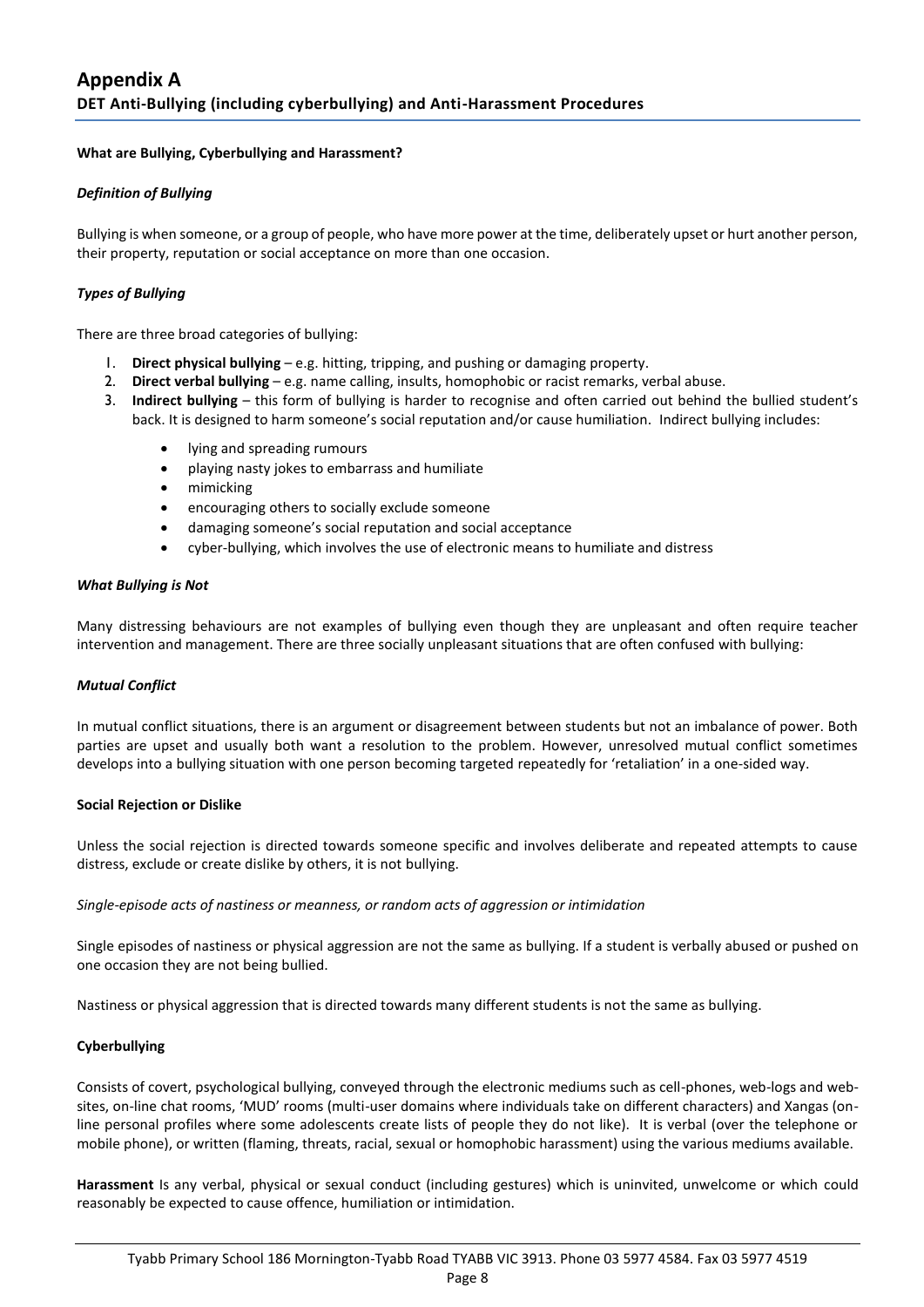#### **Why do we have a Policy on these?**

To provide a safe and friendly college environment for students and staff and to encourage care, courtesy and respect for others. All persons have a legal right to protection from harassment under the *Commonwealth Sex Discrimination Act* and the *Victorian Equal Opportunity Act*.

#### **What are the potential consequences of Bullying and Harassment?**

- poor health anxiety, depression
- lower self esteem
- reduced study performance
- missed classes, social withdrawal
- reduced career prospects

#### **Am I bullying or harassing someone?**

If you are not sure about your behaviour you can:

- check it out by asking if it is offensive or inappropriate
- stop it
- apologise
- take it seriously if someone says they are feeling uncomfortable
- talk it over with an adviser or somebody who has an understanding of the issues

#### **What are some of the feelings targets of bullying or harassment may experience?**

- "*I will ignore it and it will go away*." At times, when a person is ignored they often lose interest in continuing the bullying. If this doesn't work or iit is getting worse - tell someone and ask for their help.
- *"I don't want to cause trouble*." Most causes of harassment are sorted out quite simply. By speaking up, action can be taken to address the problem.
- "*Am I to blame?"* Targets of harassment or bullying sometimes feel that it is their fault. Targets are made to feel guilty by the perpetrator and often blame themselves. It is your right to have a safe environment free from harassment or bullying.
- "*Am I imagining things?"* Often our hunches are correct. Rather than put up with nagging doubts, talk to someone about your feelings.

#### **Bullying or harassment can often make people feel:**

- embarrassed or ashamed
- offended or humiliated
- intimidated or frightened
- uncomfortable

#### **What should you do if you see another person being bullied or harassed?**

If you feel safe when you see the bullying happening, you could encourage the target to walk away and support them to find and teacher to help stop the bullying.

However, if it is your friend who is harassing another person, let them know that their behaviour is unacceptable. Bystanders who do nothing to stop bullying may be contributing to the problem by providing an audience for the bully.

#### **Bullying can involve**

- grabbing, aggressive staring, hitting, pinching kicking, pushing and shoving
- publicly excluding a person from your group
- knocking a person's books or belongings out of their hands or off their desk
- teasing a person because of their looks

#### **Cyberbullying can involve**

- *Flaming*  online fights using electronic messages with angry or vulgar messages
- *Harassment*  repeatedly sending nasty, mean and insulting messages
- *Denigration*  posting or sending gossip or rumours about a person to damage his/her reputation or friendships
- *Outing*  sharing someone's secrets or embarrassing information or images online
- *Exclusion*  intentionally and cruelly excluding someone from an online group
- *Cyber-stalking*  repeated, intense harassment and denigration that includes threats or creates significant fear